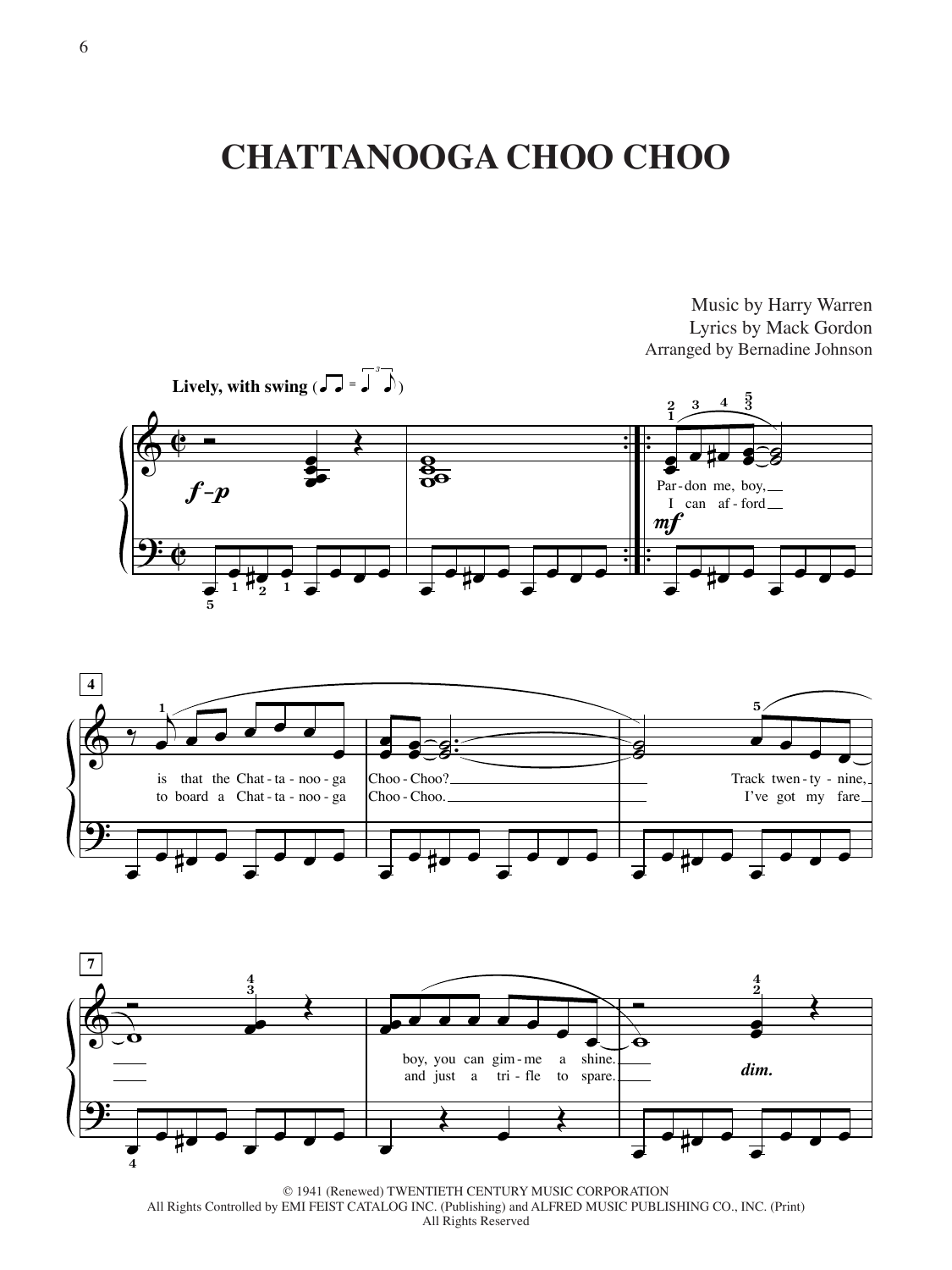**IT DON'T MEAN A THING**

(If It Ain't Got That Swing)







© 1932 (Renewed) EMI MILLS MUSIC, INC. and SONY/ATV MUSIC PUBLISHING LLC All Rights for the World outside of the U.S. Controlled and Administered by EMI MILLS MUSIC, INC. (Publishing) and ALFRED MUSIC PUBLISHING CO., INC. (Print) All Rights Reserved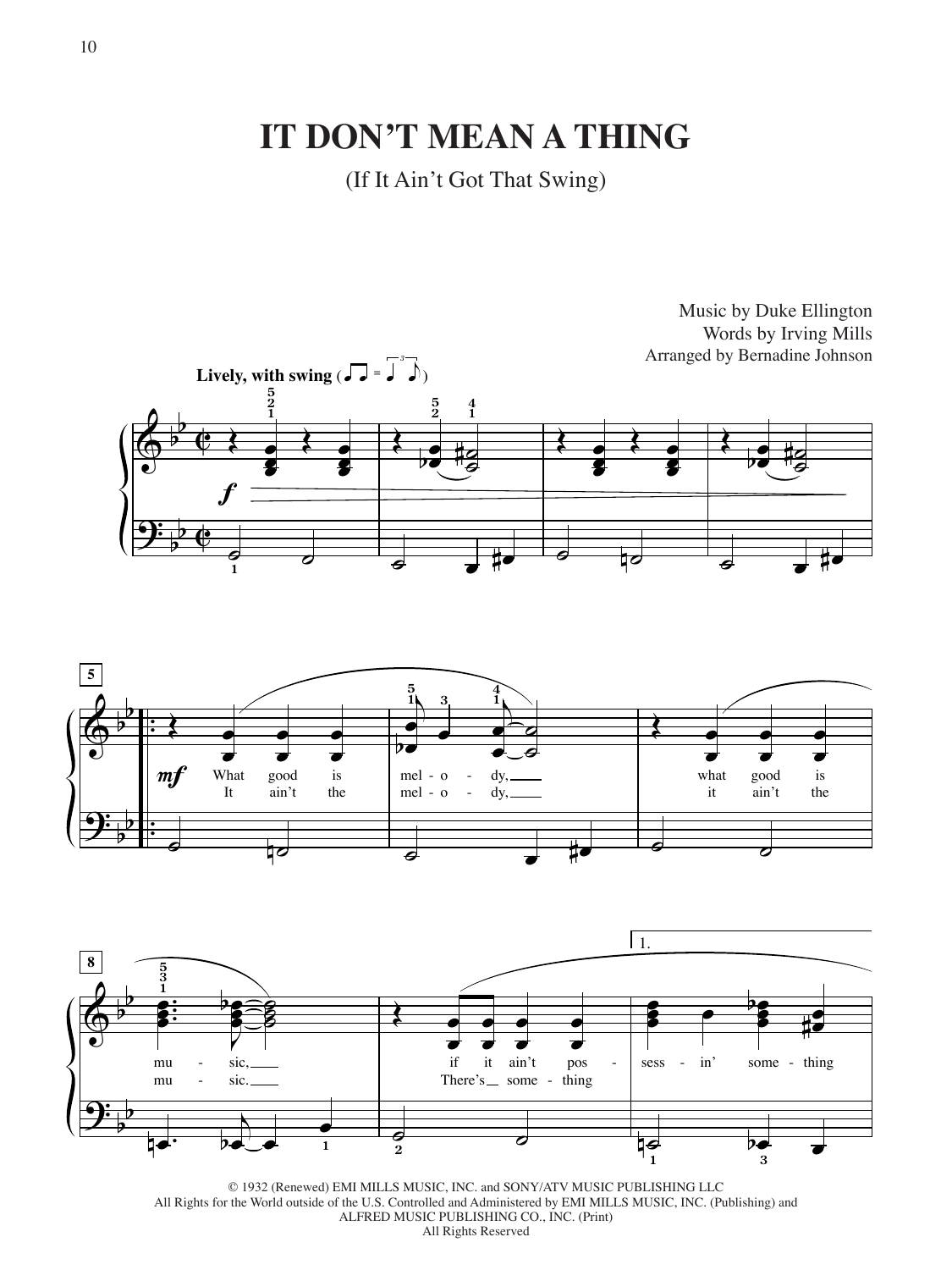## **MOONLIGHT SERENADE**

Music by Glenn Miller Arranged by Bernadine Johnson







© 1939 (Renewed) EMI ROBBINS CATALOG INC. Exclusive Print Rights Controlled and Administered by ALFRED MUSIC PUBLISHING CO., INC. All Rights Reserved